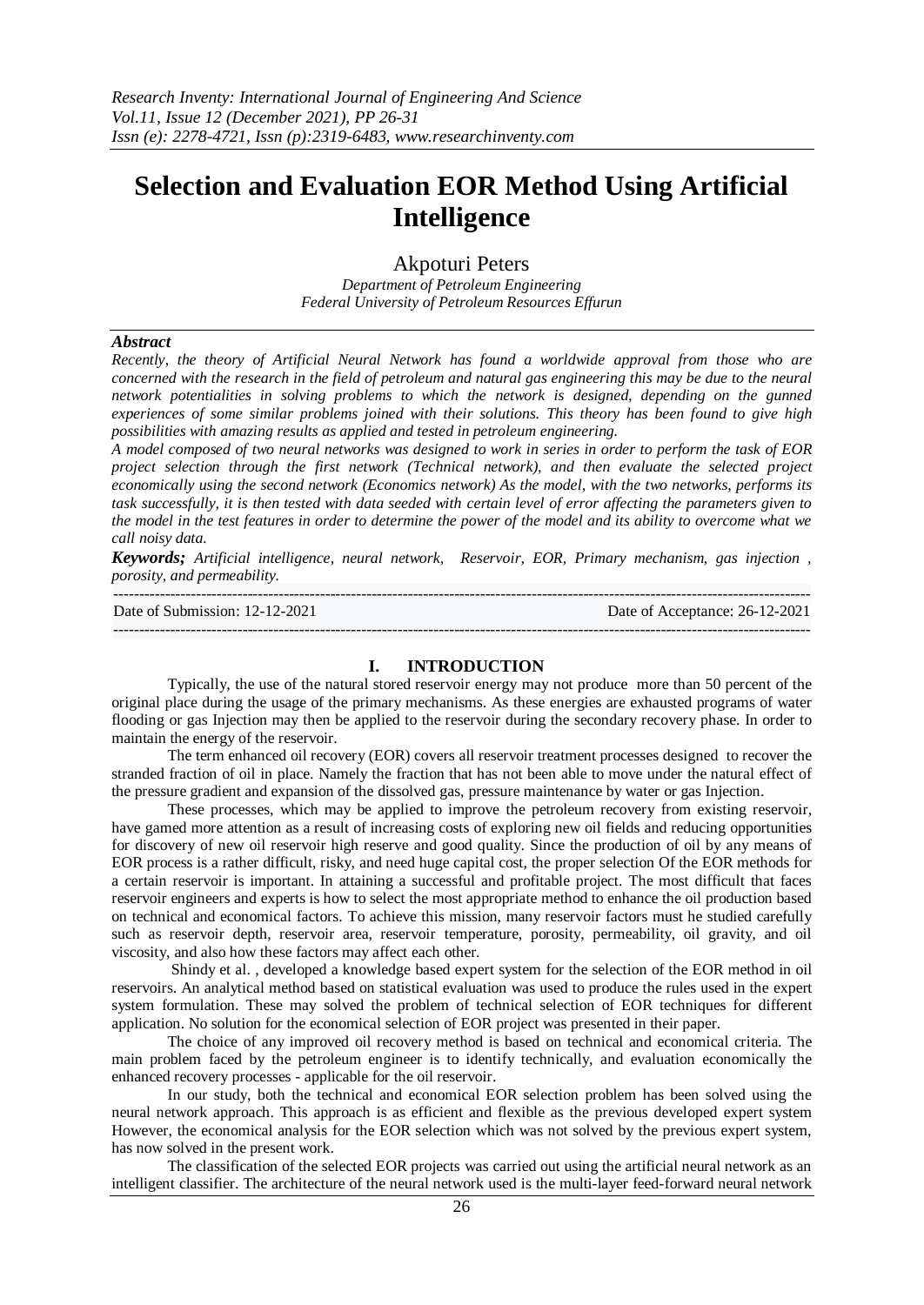trained by the back-propagation algorithm. The programs are written using neural network toolbox in MATLAB 5.3 software.

#### **Neural Network System**

Artificial neural network ' is that technology that grew from the challenge to obtain a full understanding of some ideas and aspects about how biological systems work, especially the human brain. A system is composed of a basic element called the artificial neuron, or simply the neuron. This neuron receives some input signals from other neurons, each signal is multiplied by a certain value called weight, then the resulting sum of the weighted signals is activated through a non-linear function to determine the neuron output This basic element. with its features, repeals itself vertically designing the layer which in turn design the whole network as it is repeated horizontally many times with only three types' Input layer (only one layer), hidden layer (could be more than one layer), and finally output layer (only one layer).

The vast majority of applications performed by artificial neural network have been trained by supervised training. In this technique both input data and corresponding desired output data are given to the network (data of training phase). As the network start training, the input layer reseives the input signals, then processing the data through the hidden layers until reaching the output layer yielding the resulted outputs. These outputs are then compared with the desired out puts compute the error which is back propagated through the system causing it to adjust the Weights, which control the network. The weights are randomly given small values the beginning of training the network. The process of training is repeated stopping only when the system has attained the desired accuracy. In the testing phase, the trained network is tested with new data not included in the network training phase to check the ability of the designed network.

#### **Data Sources and Preparation**

The data used in training and testing the networks was extracted from production reports published by the Oil and Gas journal <sup>(10 11)</sup>. These sources deal with three categories of EOR projects: planned EOR projects producing EOR projects and completed/terminated EOR projects.

Data was collected from the second and third categories covering seven parameters, which were classified into four classes rock parameters (porosity, permeability Initial oil saturation at beginning), fluid parameters (API, oil viscosity), Ranges of all these parameters are given in Table I. Due to the great variation in some parameters, the Mean arithmetic average Was calculated for all parameters and tabulated in Table 2. Finally, each value in certain parameter was divided by Its corresponding mean arithmetic average, and then forwarded to the neural network. Table 3 gives the new ranges for the parameters used.

| 111000 1 101000 01 1110 1110 1010 000 11000 11000 101011000 |               |            |            |
|-------------------------------------------------------------|---------------|------------|------------|
| Parameters                                                  | Unit          | Min. value | Max. value |
| Reservoir Area                                              | Acre          |            | 49900      |
| Porosity                                                    | %             |            | 40         |
| Permeability                                                | md            | 1.3        | 5000       |
| Depth of the Reservoir                                      | Ft            | 200        | 11300      |
| <b>API</b> Gravity                                          | Dimensionless | 11         |            |
| In-situ Oil viscosity                                       | Cp            | 0.097      | 10000      |
| Initial Oil Saturation                                      | %             | 17         | 98         |

TABLE 1- RANGE OF THE PARAMETERS USED FROM EOR METHODS

#### TABLE 2 ARITHMATIC AVERAGE VALUES FOR PARAMETERS USED FROM EOR METHODS

| Parameters             | Arithmetic Average |
|------------------------|--------------------|
| Reservoir Area         | 3590.544444        |
| Porosity               | 21.93422222        |
| Permeability           | 1160.636667        |
| Depth                  | 4419.611111        |
| <b>API</b> Gravity     | 27.41              |
| In-situ Oil viscosity  | 1214.731733        |
| Initial Oil Saturation | 63.93444444        |

#### TABLE 3- NEW RANGE OF FRE PARAMETERS USED FROM EOR METHODS

| Parameters             | Min. value  | Max. value  |
|------------------------|-------------|-------------|
| Reservoir Area         | 0.000835528 | 13.89761551 |
| Porosity               | 0.091181724 | 1.823634485 |
| Permeability           | 0.001120075 | 4.307979153 |
| Depth of the Reservoir | 0.045252851 | 2.556786106 |
| <b>API</b> Gravity     | 0.401313389 | 2.079533017 |
| In-situ Oil viscosity  | 0.000079853 | 8.232268517 |
| Initial Oil Saturation | 0.265897379 | 1.532820183 |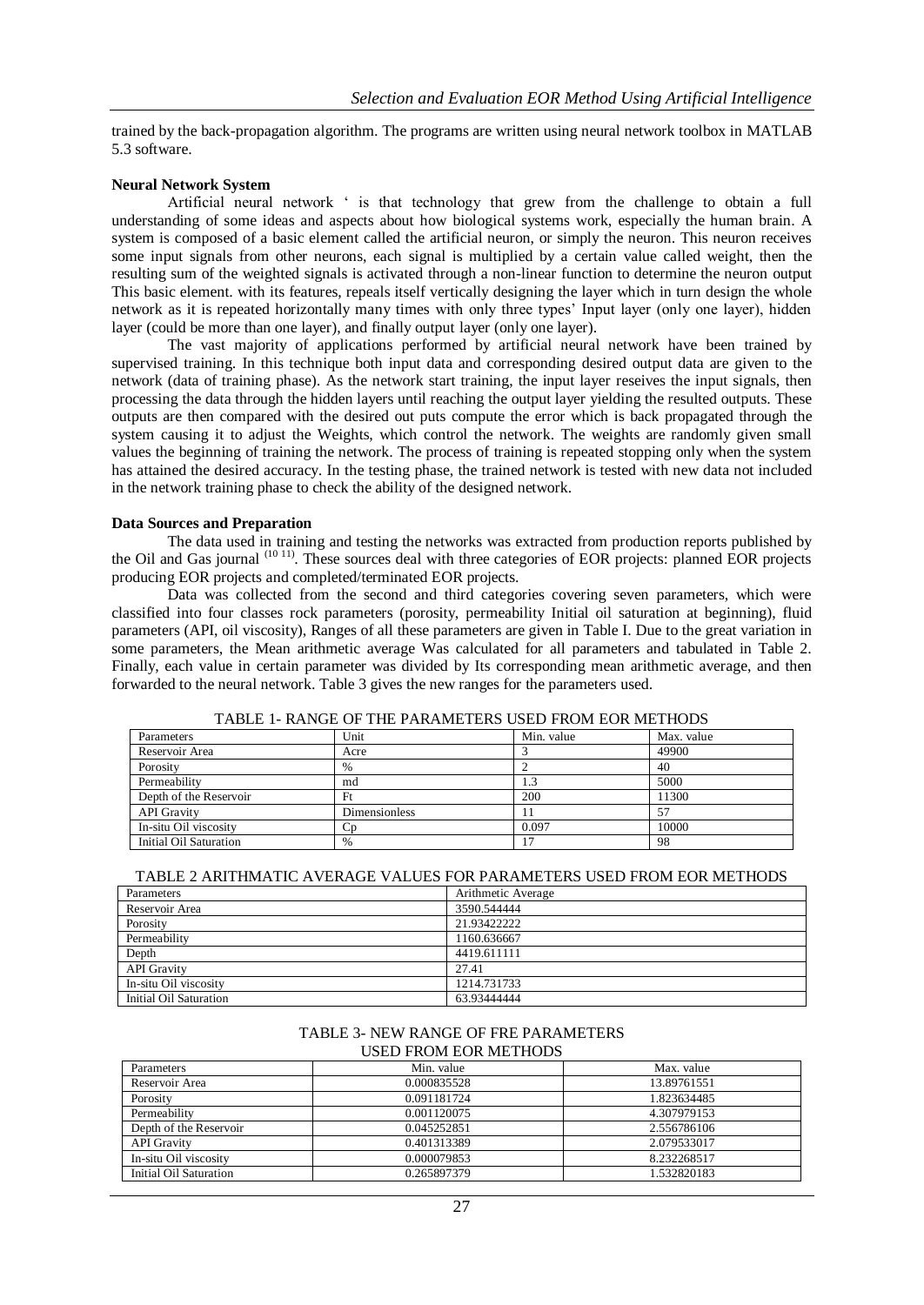# **II. RESULTS AND DISCUSSIONS**

Two separate networks are designed one has the goal to select the project that is technically successful to be applied in the reservoir under consideration. Then the project will be tested for economics by applying the second network to check whether the project will be profitable or not.

### **I - Technical Network**

The network was trained with 107 projects, Table 4 gives the number of each type of EOR project. tested with 15 projects. The network is successfully trained to select between the projects.

| TABLE 4- EUR PROJECTS CLASSIFICATIONS |        |  |
|---------------------------------------|--------|--|
| <b>EOR</b> Projects                   | Number |  |
| Combustion                            |        |  |
| Steam                                 | 30     |  |
| Polymer                               | 20     |  |
| Hydrocarbon Miscible                  | 25     |  |
| $Co2$ Miscible                        |        |  |
|                                       |        |  |

|  | TABLE 4- EOR PROJECTS CLASSIFICATIONS |
|--|---------------------------------------|
|  |                                       |

The output of the neural network was designed such that each project has a separate output, i.e. the number of output layer nodes equal to five nodes. For the selected project type, the network was designed to produce I or positive value in the neuron corresponding to the project, and all other neurons produce —l or any negative value near-I.

The neural network used was a multi-layer network with four layers. The input layer has seven neurons. The output layer has five neurons, Two hidden layers are used and the optimal number of hidden neurons, which gives the optimal network performance, were found to be 17 hidden neuron in the first hidden layer, and 15 hidden neurons in the second hidden layer. The hyperbolic tangent sigmoid function was used as the activation function in the first hidden layer, while log sigmoid function was used in the second hidden layer, and finally pure linear function with the output layer. The optimal performance of the neural network was obtained by training the network many times with different number of hidden layers, hidden neurons. and activation functions until the weights of the network were calibrated to give minimum error of the training set.

## **II- Network for Economics**

The network used was also a multi-layer network with three layers. The input layer had seven neurons. The output layer has single neurons. Several trials were done to select the optimal number of hidden layers, number of hidden neurons and activation function, that yields the optimal performance of the neural network. It was found that one hidden layer with 21 neurons performs the task accurately. The log sigmoid activation function was used in the hidden layer while the tangent sigmoid activation function was used for Output layer. The network was trained with around 107 projects and tested with the projects. For a certain project, the network was designed to produce I or a positive value in the output neuron if the project is profitable, and —I or any negative value near -I if not. 2)

## **III- Noise Test**

As the network trained and tested successfully, the error affecting the data in the test phase was examined through a random noise test. The magnitude of noise was selected (10% for example) and applied negativity and positively to all the data of the tested projects in order to generate two boundaries for each parameter in all test features, among which a set of 15 numbers are randomly generated. This means that, fifteen random projects are driven out from each project in the set.

## **III-a- Technical Network and Noise Test**

A set of 225 random projects was developed from the base test set and entered into the network as a new rest set. II was found that, for up to 15% noise, the network gave classification efficiency of 100%. This means up to 15% error in the data characterizing the project, the network can overcome this error and give right selection of which project could be applied in this reservoir. The network was tested up to 40% noise. The noise level and resulting efficiency is tabulated in Table 5, and given graphically in Fig. 1.

| NEI WORK AGAINST NOISE TEST |                 |
|-----------------------------|-----------------|
| % of Noise                  | % of efficiency |
| 15%                         | 100%            |
| 20%                         | 98.22%          |
| 30%                         | 96%             |
| 40%                         | 91.1%           |

### TABLE 5- EFFICIENCY OF TECHNICAL NETWORK AGAINST NOISE TEST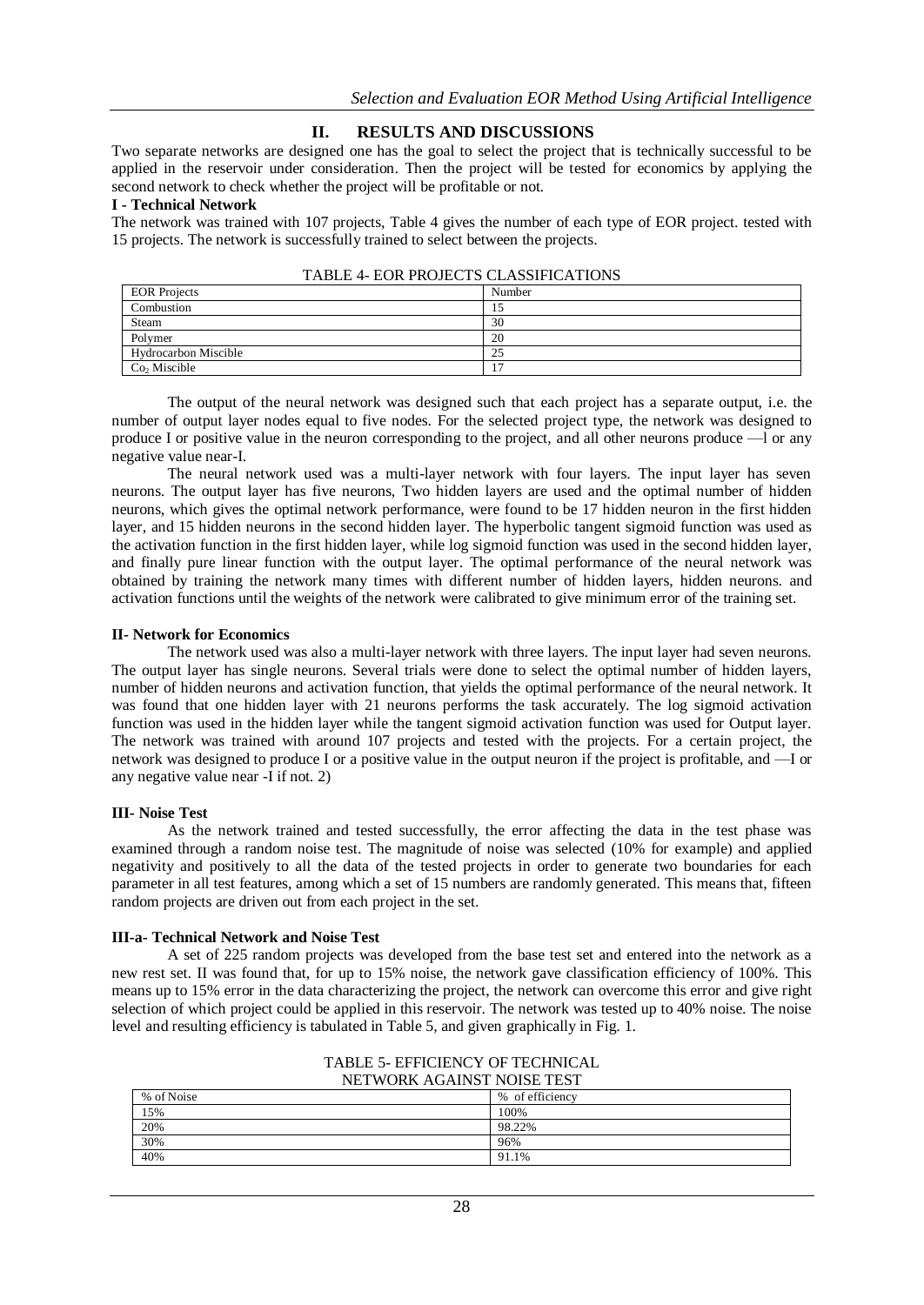# **III-b- Response of Economics Network to Noise Test**

The noise test was performed using a set of 165 random driven projects. The output proved that, the network is able to overcome noisy error up to 6% and yield classification efficiency of 100%. Then the network was tested with noisy error up to 20%. The noise level and resulting efficiency is given in Table 6. Fig. 2 presents the results graphically.

| 1121 11 01111 1101 111 101 1101 102 |                 |  |
|-------------------------------------|-----------------|--|
| % of Noise                          | % of efficiency |  |
| 6 %                                 | 100%            |  |
| 8 %                                 | 98.18%          |  |
| 10 %                                | 96.36 %         |  |
| 15 %                                | 94.55 %         |  |
| 20 %                                | 91.1%           |  |

TABLE 6- EFFICINENCY OF ECONOMICS NETWORK AGAINST NOISE

# **Application of the Designed Model**

With the two networks trained and tested successfully, it was then recommended to apply the two networks as a one model working in series to some other known reservoirs, and check the model response. The three fields that were prepared and entered into the networks as test features were,

A. Intisar Field

B. Kelly Snayder Field

C. Willington Field

## **Case Study 1 Intisar "A" Field**

Intesar reservoir was discovered in 1987, in Libya. Depth of the reservoir was found to be around 10000 ft, with oil found in carbonate reefs. Primary recovery from the reservoir was low, so that a water flooding project was established for while before starting hydrocarbon miscible flooding as a recommended EOR project for the reservoir 2.

The technical neural network detect the best method for this reservoir as hydrocarbon miscible flooding project, as already exist in the field Also, the economical neural network displays that the project is profitable.

## **Case Study 2 Kelly-Snyder Field**

Located in Texas, USA, this field is the largest field producing oil by carbon dioxide miscible flooding since 1982.

The field was discovered in 1968 with 13 billion bbl of oil in place. The field was produced with fluid expansion and gas in solution as primary mechanisms Due to the rapid drop in pressure resulting in low recovery factor, a water injection program began in 1954 and by 1971. the oil produced were 771 million bbl before starting the EOR project.

The technical network was tested with this held and it selected carbon dioxide miscible project as the recommended project, and the economic network predicted that it will be profitable.

# **Case Study 3: Wilmington Field**

The field is located in California, USA, and it is now produced with carbon dioxide immiscible flooding as an EOR project. The oil in place was 6946 bbl in the project area, and total oil produced was around 23.27% of original oil In place before the project began.

Even though carbon dioxide immiscible flooding in one of the five selected methods used in designing the two networks, these data was given to the system as a test - feature. The technical network select in-situ combustion as a recommended project for the field, while the economical network predicted that the project would be unprofitable one in this field.

This example gives other evidence for the power and intelligence of the model designed.

# **III. CONCLUSIONS**

1. A multi layer network with 4 layers was applied to select the EOR project The input layer has 7 neurons. output layer has 5 neurons first hidden layer has 17 neurons with hyperbolic tangent sigmoid transfer function, while the second one has 15 neurons with logarithmic sigmoid transfer function. Pure me transfer function was applied to the output layer. The network is trained by 107 samples and tested with 15 samples. This network was successfully trained to select between five projects. Noise test was then applied to the network, and it was found that the network can withstand till 15% force in the parameters input to our model and still attain an efficiency of 100%.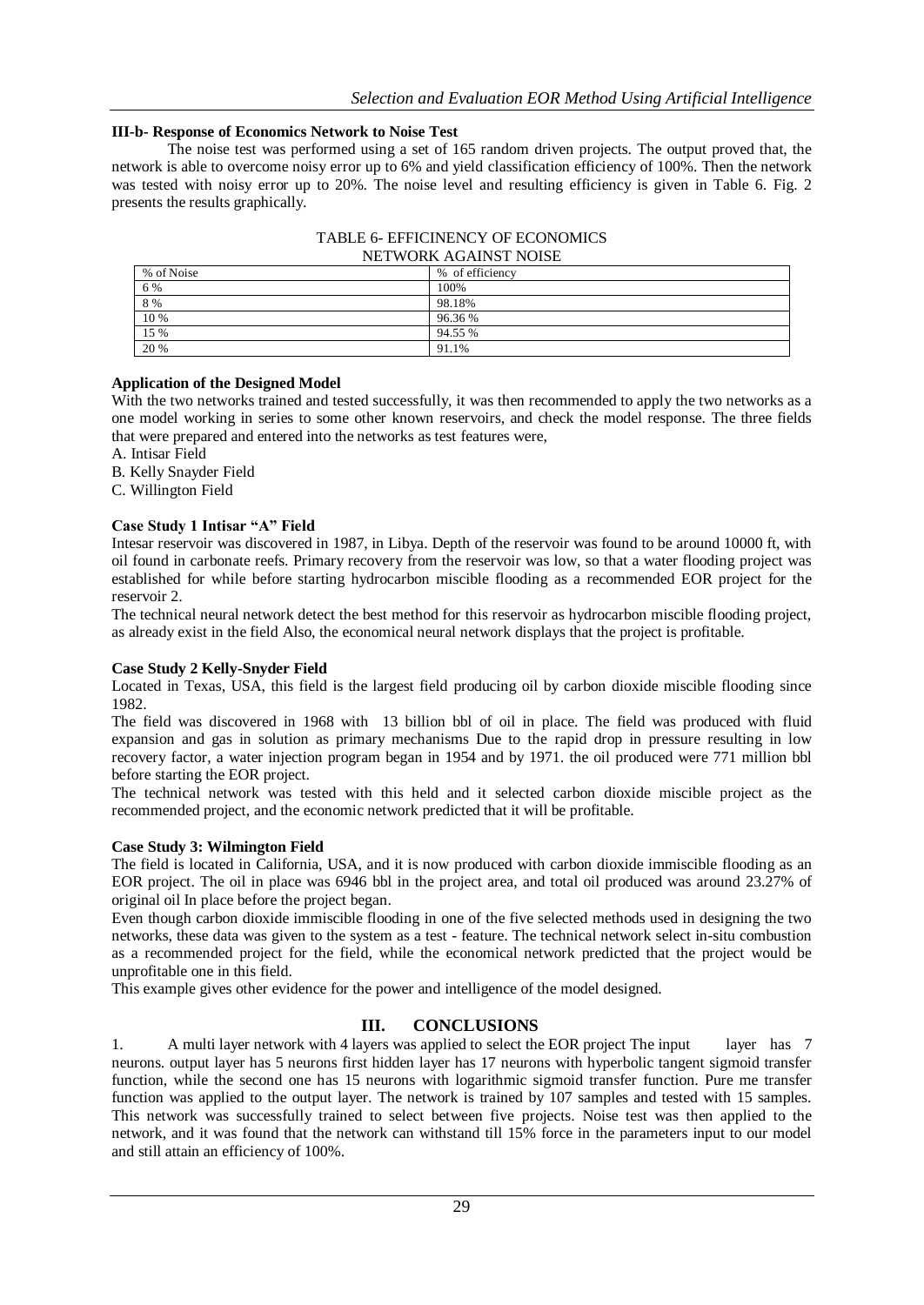2. As a certain project is selected, it is then tested by the second network through profit point of view. The network composed of three layers. input layers with 5 neurons, output layer with single neuron activated by the hyperbolic tangent sigmoid, and only one hidden layer with 21 neurons activated by logarithmic sigmoid transfer function. The network was trained with 107 samples and tested with II samples this network was successfully trained to tell it the project is profitable or not. The noise test shows that the network can yield efficiency of 100% even with error up to 6% in the parameters input to our model.

3. Using these networks will give the right decision in a little time compared to the time required to carry out a study necessary to take the decision.

4. The networks will save a lot of money when applied by a specialist to study the selection of the project

5. Noise test prove that even with the level of error in the parameters, the network give the right selection. This gives some comfort and let the engineers be satisfied with the results. Hence, it may also

- lower the costs needed to gather or determine the exactness or perfectness of data.
- 6. Three eases studies were applied to the system with excellent results.

#### **REFERENCES**

- [1]. Taber, I. S; Martin. F. 0;. and Seright, R.S, Technical Screening Criteria Revisited," Paper SPE/DOE 35385. 2003 [2]. Lake. L W. "Enhanced Oil Recovery' Prentice Hall, Englewood Cliffs, New Jersey, 2009
- Lake. L W. "Enhanced Oil Recovery' Prentice Hall, Englewood Cliffs, New Jersey, 2009
- [3]. Sayyouh, M 1-I.; and Al-Blehed, 0. F.. Screening Criteria for Enhanced Recovery at Saudi Crude Oils," International Journal of Energy resources, Vol. 2, No. I, P. 71 — 82, 2010
- [4]. El- Batanony, M. H.; Sayyouh, M. H.; Mahgoub, I. S.; and Abdel Waly. A. A.," Screening Guides Enhanced Oil Recovery Methods Egyptian Reservoir Conditions,' J. Soc. Of Engineers. Vol. 26, No 1, pp. 12, 2012.
- [5]. Shindy, A. M.; Darwich T.; Sayyouh, M. I-I and Osman A., "Development of an Expert System for EOR Method Selection," Paper SPE 37708, 2017.

[6]. Shokir, E M. . "Neural Network Determines Shaly-Sand Hydrocarbon Saturation" Oil & Gas Journal Apr. 23, 2011, Vol. 99. pp17. [7]. Zurada J M., "Introduction to Artificial Neural System," PWS Publishing Company, 2005.

- Zurada J M., "Introduction to Artificial Neural System," PWS Publishing Company, 2005.
- [8]. Mohaghegh. M., Virtual-Intelligence Application in Petroleum Engineering: Part 2- Artificial Neural Network" JPT Match 2000
- [9]. Beale R.; and Jackson, T., "Neural Computing: An Introduction," Adam huger Company, 1969.
- [10]. Morities, G., EOR Dips in U. S But Remains a Significant Factor," Oil and Gas Journal, Sept. 26, 2004.
- [11]. Moritis, C., "EOR Whether Low Oil Prices,' Oil and Gas Journal, March. 20, 2000 [12]. Willhite, 0. P.," Waterflooding," Society of Petroleum Engineers, 2014.
- [13]. Carcoana, A. "Applied Enhanced Oil Recovery,' Prentic Hall 2002.